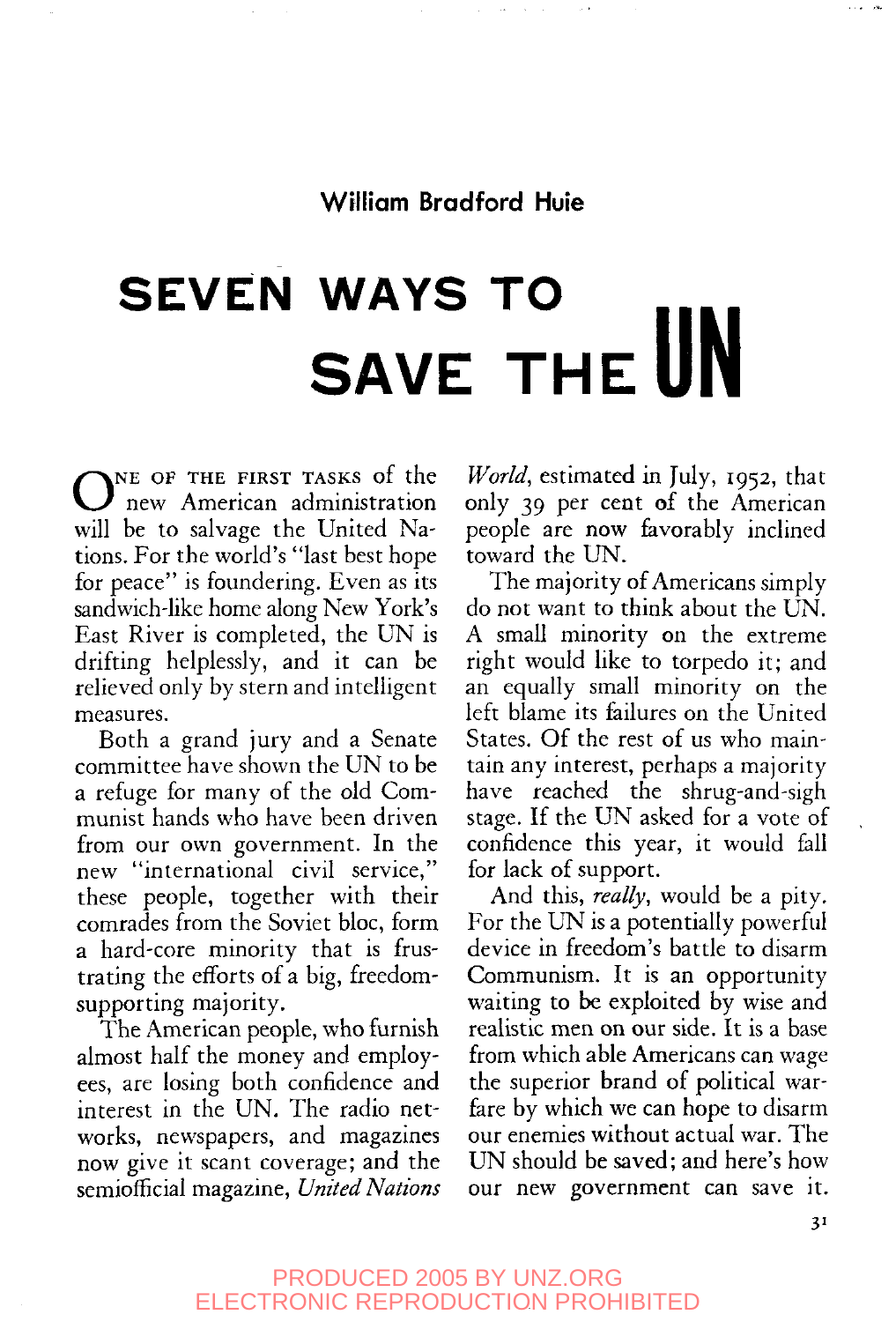#### I. *Change the United States representatives.*

THE AMERICANS who have been re-<br>sponsible for our ineffective repsponsible for our ineffective representation at UN include, most prominently, President Truman, Secretary of State Acheson, Philip Jessup, and Mrs. Eleanor Roosevelt. The President, of course, is in the process of being replaced, and it is assumed that all the others will be replaced.

The United States delegation, generally, has been ineffective. Most of the members have lifetime records of having misjudged the nature of the Communist conspiracy. Either they were for Soviet recognition in 1933 as a measure to promote peace; or they favored the imposition of coalition governments on Poland and China in 1946 as a measure to promote peace; or they aided Alger Hiss in drawing up the UN charter: the charter which brands totalitarian fascists as enemies of peace and freedom but welcomes totalitarian Communists as friends.

That this delegation would be inept was foreseen by Senator William J. Fulbright on December 20, 1945, when he complained that the nominations had been rushed through the Foreign Relations Committee in "a few minutes in the presence of only three senators."

"The President is using this delegation," Senator Fulbright charged, "to reward individuals who have no special qualifications, and this may give the impression to other nations that we don't have any better men or else we don't take the UN seriously."

Mr. Acheson's replacement at the UN, if he is to be successful, must be a tough-minded politician who understands the nature of the enemy. The Soviets are not humanitarians; they are politicians. They don't want to feed the world; they want to dominate it. They don't want to give land to peasants; they want to rob them. They don't want to use the UN to promote peace; they want to promote tension and discord. They are the hand-tooled instruments of totalitarian tyranny, and we must oppose them with abler and more resolute politicians.

# 2. Accept the fact that the UN, as *presently constituted, contains the enemy within it.*

THE UN was erected on a false<br>assumption: that it was a society  $\perp$  assumption: that it was a society of friends, each of whom wanted to promote a free and peaceful world. Much of the disillusionment has derived from this false assumption.

Why do our Communist enemies participate in the UN? Because they want peace? Of course not. They are there on orders to disrupt. Here is a resolution adopted by the Second Congress of the Communist International:

The Communist Party enters a bourgeois parliament [like the UN]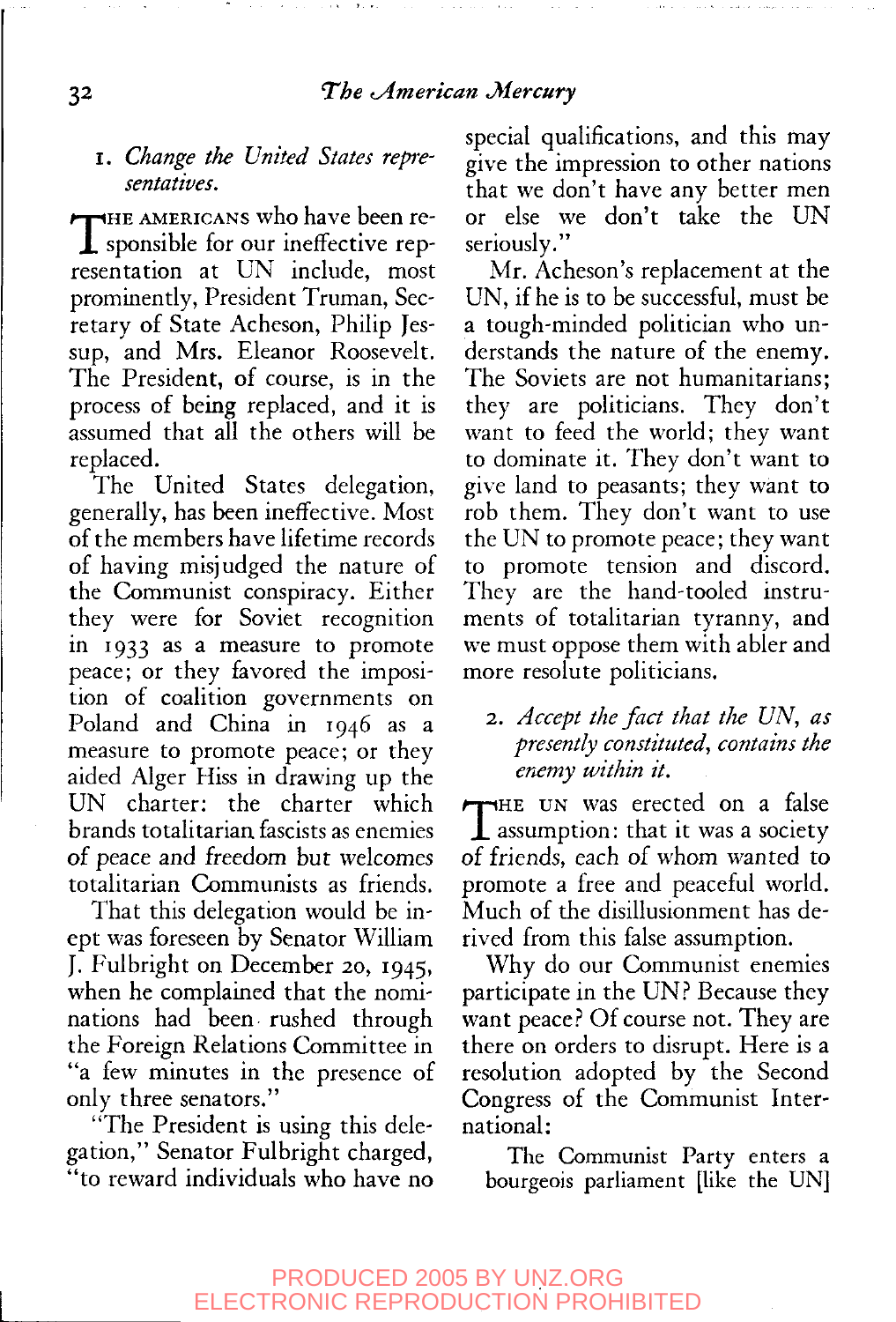not to participate organically in its activities, but to undermine the parliament from within.... Every Communist representative in a parliament is required to realize that he is not a "legislator" searching for agreement with other legislators, but an agitator of the party sent to the camp of the enemy in order to carry out the decisions of the party.

سيبد

That is Communist doctrine. That is why Vishinsky is always "dashing the hopes for peace." That is why he makes three-hour orations laughing at disarmament proposals and "increasing tensions." He is not sent there to co-operate, but to agitate.

Why then do the free nations tolerate the Communist agitators in the UN? Why not force them out?

The answer is that this is exactly what may happen, but for the present it may be wise strategy to leave them in the UN and try to damage them there politically with superior *diplomatic maneuver.*

The United States has suffered so long from inferior diplomacy that many of us are apt to assume that it will always be so. During the past twenty years our diplomats, employed to hinder the cause of the enemy, have actually *aided his* cause. But it need not always be so. If we can now rear up a few real statesmen to maneuver for the cause of freedom, the UN may be the arena in which they can inflict real damage on the enemy.

But if the UN is disappointing,

why doesn't the United States withdraw from it?

This is the most unrealistic suggestion of all. The United States shouldn't desert any more arenas of conflict with Communism. We should use the UN to damage the cause of Communism, and if anyone is to be driven out it should be the Communists.

But at present the enemy is within the UN; and since the UN is housed in New York, the enemy is within our own national gates. And this means risk. But the risk can be minimized if we understand what we are doing, if we choose proper representatives to engage the enemy, and if we impose the indicated restrictions on the movements and activities of the enemy.

# 3. *Identify all UN representatives and employees.*

THE UN is now a burgeoning bu-<br>reaucracy of about  $4,500$  persons,<br>in all personing appearing about  $\tau$ HE UN is now a burgeoning buin all capacities, spending about \$600,000,000 a year. Of this, the American contribution is about 2,000 persons and \$266,000,000.

Once we have recognized that the enemy is within the UN, then it follows that all the Americans in it must be clearly dissociated from the enemy. Our new delegation will insist on the discharge of all Americans in any capacity at the UN whose previous political activities and/or associations make them properly suspect.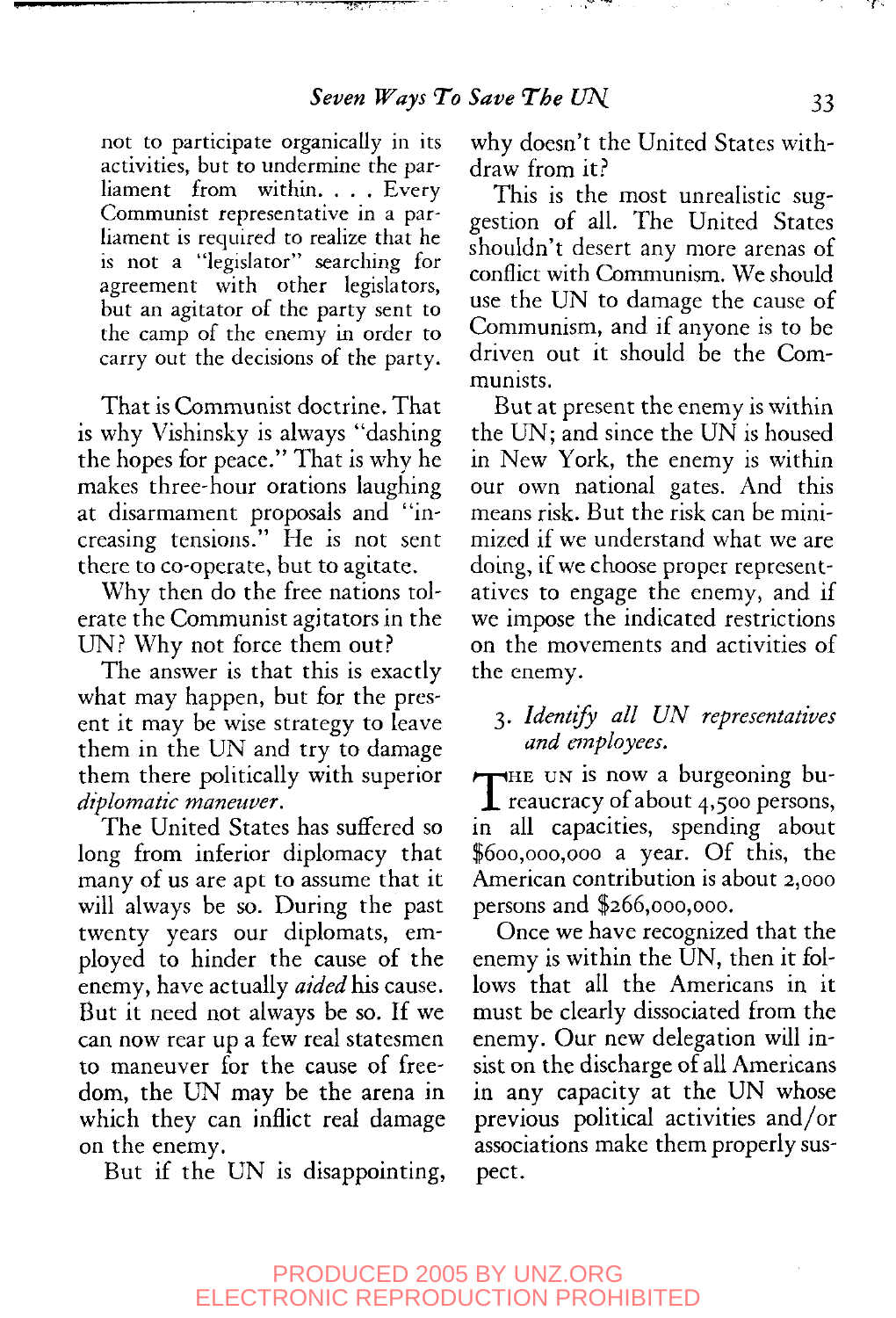Then, as long as the UN meets inside the boundaries of the United States, it is proper that our government be furnished by the UN a complete file containing the names, numbers, and records of all personnel.

We will not be violating any legitimate hopes for peace by insisting on *identification* at the UN. If this necessitates some change in the UN regulations, particularly the unrealistic Rule 56, then our delegation should press for such a change.

4. *Restrict the movements of all Communists connected with the UN.*

THE AMERICAN PEOPLE will lose patience with the UN if it continues to be a haven for unidentified enemy agents. Maintaining the UN in New York is a calculated risk on the part of this country, and prudence dictates that the risk be minimized.

No American, not even our ambassador, enjoys the privilege of unrestricted movement in a Communist nation. Therefore, once all UN personnel have been correctly identified, then the government of the United States should carefully define the conditions under which the enemy agents and sympathizers can remain in the United States.

These agents are now free to travel as they choose.

This must be changed; our new administration, undoubtedly, will move to change it; and it is difficult

to believe our friends, the smaller nations in the UN, will not support us.

# 5. *Insist that some UN meetings be held behind the Iron Curtain.*

OUR OLD and futile UN delegation UR OLD and futile UN delegation propaganda gambits: why haven't we insisted that UN meetings be held in Moscow and Prague? That would be a good move.

Insistence on meetings in the Soviet Union and Czechoslovakia would cause consternation among the Communists. They value their seats in the UN; they can't withdraw very easily; so how can they explain to their people a refusal to entertain the UN? If the Soviet Union is the great advocate of peace, how can it deny its hospitality to the organization seeking peace?

# 6. *Require that the Reds and all other member nations pay their fair share of UN expense.*

THE UN propagandists like to claim<br>that the UN costs the American<br>and the line to contain the line  $\perp$  that the UN costs the American people "only ten cents a head." This refers to our assessment of about \$15,000,000 a year for the *regular UN budget,* of which we pay 36.9 per cent and the Soviet Union pays 9.85 per cent.

But this refers only to the regular budget. It does not take into account the proliferating Specialized Agencies, where the amounts get much larger, as do the percentages contributed by the United States.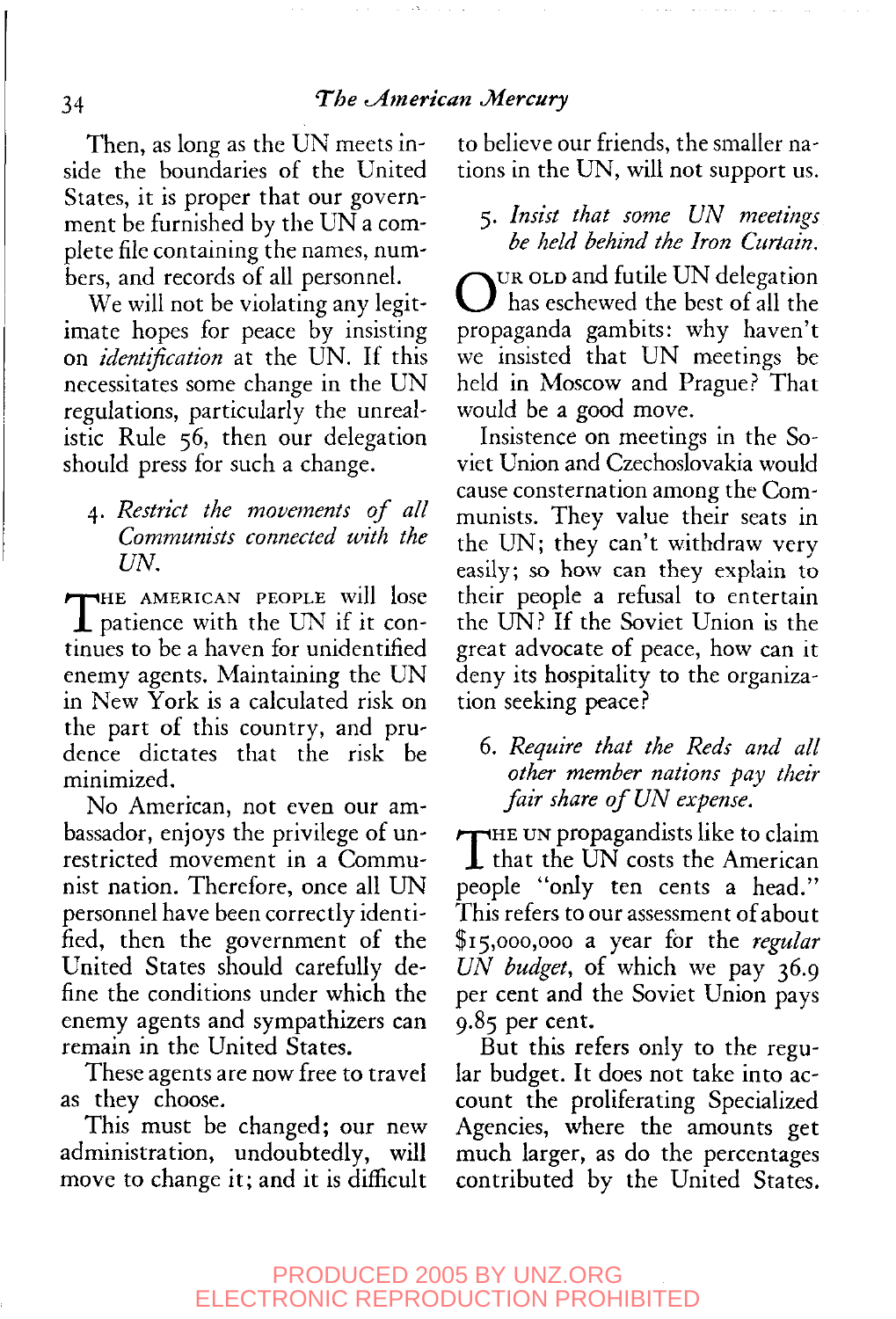$\sigma_{\rm{max}}$  and  $\sigma_{\rm{max}}$ 

in many career (Microsoft)

And the amount contributed by the Soviet Union is usually nothing.

This situation led to the remark by Senator Alexander Wiley that it looked to him as if the \$47,000,000 UN rabbit was fathering a \$300,- 000,000 litter, because the proposed United States contribution to the UN for 1953 is about \$340,000,000.

In the UN's Expanded Program of Technical Assistance the United States puts up 60 per cent of the money, while the Soviet Union spends nothing.

The UN's International Children's Emergency Fund, known as UNICEF, is generally regarded as the soundest and most worth while of the Specialized Agencies. Of the total of about \$130,000,000 which it has spent, the United States has contributed about \$81,000,000.

To illustrate how the propaganda works, in her column on November 17, 1951, Mrs. Roosevelt reproached Congress and the American people for not having made a special gift to UNICEF.

On the date that Mrs. Roosevelt complained of our stinginess, the United States was bearing 60 per cent of all the costs of UNICEF, and Mrs. Roosevelt made no mention of the fact that the Soviet Union was contributing not a nickel.

All agencies of the UN cost the United States at least \$266,000,000 in 1952. Proponents of the UN hope to raise this to more than \$340,- 000,000 in 1953, which would likely be more than half of total UN expenditures.

We can purchase neither respect nor hope for peace by allowing the UN to be an American gravy train. Purely in the interest of UN effectiveness, our new government and our new UN delegation must insist that every member nation pay its fair share of the *total* cost.

7. *Resist the UN's tendency to concern itself with economics rather than politics.*

THE SECURITY COUNCIL Was de-<br>signed to be the most important  $\perp$  signed to be the most important agency of the UN. This is the 11 member body which is charged with responsibility for the maintenance of international peace. Any one of the great powers can veto any action by this council. Because the Russians were not present in the council at the beginning of the Korean war, the aggression was formally resisted by UN action. The Russians returned a month later, and since then they have vetoed all consideration of Korea.

With the Security Council ineffective, the General Assembly has become a futile debating society; and, therefore, the third of UN's six principal organs now plays the most important role. This is the Economic and Social Council known as ECOSOC.

The program for ECOSOC is vast and utopian, designed to promote higher standards of living, full em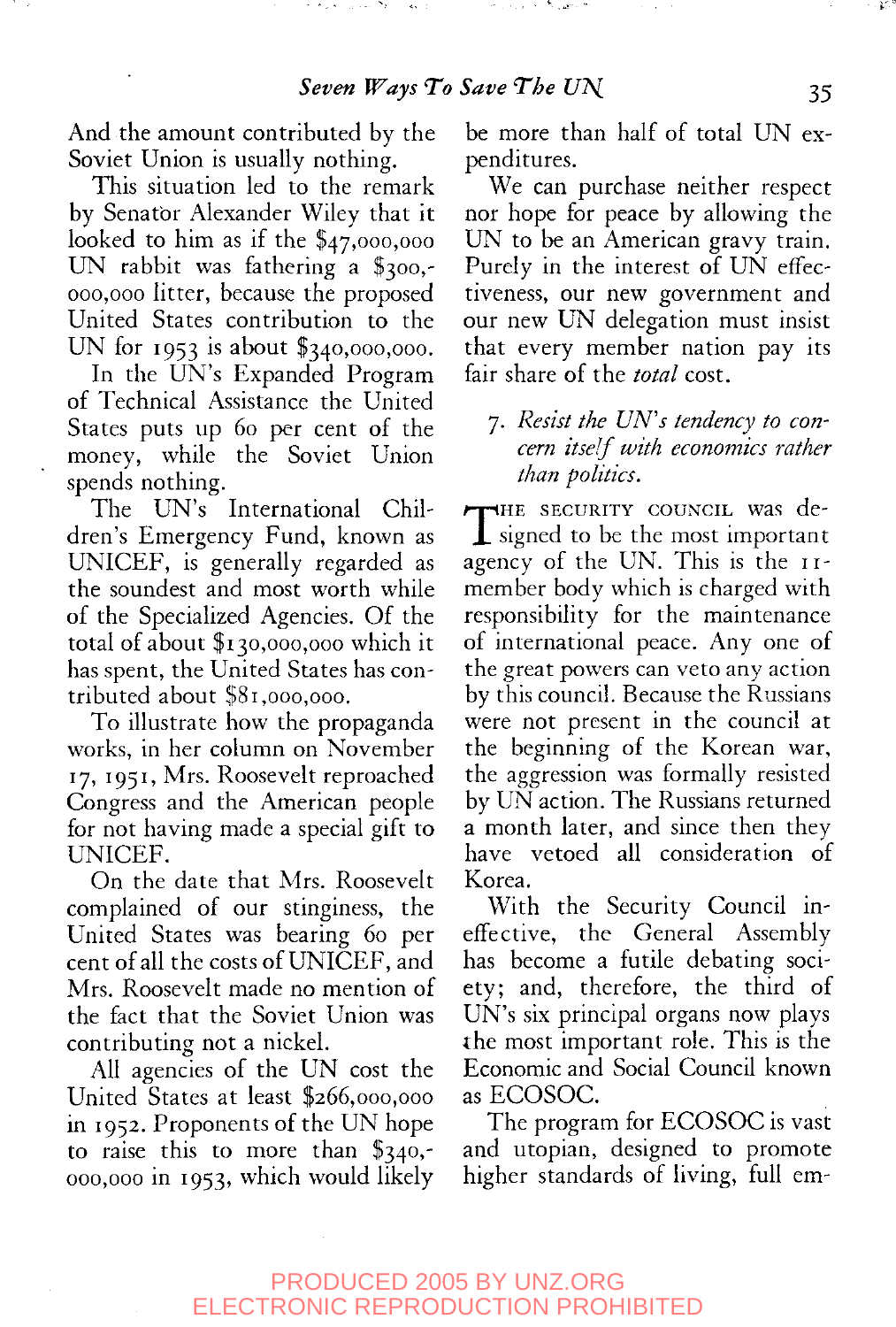phoyment, solutions of international economic, social, health and related problems.

In short, as the UN has failed as a *political* instrument, its propagandists have rushed its development as an *economic* instrument. This is done under the theory of "stomach Communism" — that the way to defeat Communism is to "raise living standards"; that the path to political victory lies through economics.

This theory was demolished in the MERCURY'S November, 1952, issue by James Burnham:

Communism comes to a nation not spontaneously, but through the activities of a trained, centralized enterprise with headquarters located in the Soviet Union and agents operating everywhere on earth, in the best and worst economic conditions, among the poorest and the most wealthy.

Communism does not mysteriously "arise" in this or that nation, class, or individual. It is *brought* by the agents and influence of this dynamic enterprise.

That the UN is infiltrated with Communists, American and otherwise, has now been revealed. Two American members of the UN Secretariat and concerned with ECOSOC, Alfred Van Tassel and Irving Kaplan, have refused to state whether they are now members of the Communist Party; Mr. Kaplan even refused to state whether he is currently engaged in espionage.

In March, 1950, an American, David Weintraub, the present director of UN Economic Development and Stability, recommended that Owen Lattimore head the UN Technical Assistance Mission to Afghanistan. Mr. Lattimore, described in a unanimous report from a Congressional committee as "a conscious, articulate instrument of the Soviet conspiracy," delivered several thousand scythes to Afghan herdsmen, but it is not recorded whether he urged them to stand fast either for or against Communism.

HERE'S THE POINT Americans must<br>
H understand: the nature of bu-**TERE'S THE POINT Americans must** reaucracy is the same, whether national or international, and this new "international civil service" at the UN wants desperately to grow. Therefore, it wants to spend more and more money, and particularly it covets the spending of United States Point Four funds — the money we are spending for humanitarian purposes throughout the world.

If the UN can be kept small and primarily political; if the United States will spend only its fair share in all the UN agencies; if all American Communist sympathizers can be forced out of it; if all UN personnel can be identified and the movements of our enemies can be restricted; and if the United States can be represented by wise and vigorous men — then the UN can be made to serve the cause of peace and freedom.

**REAL**